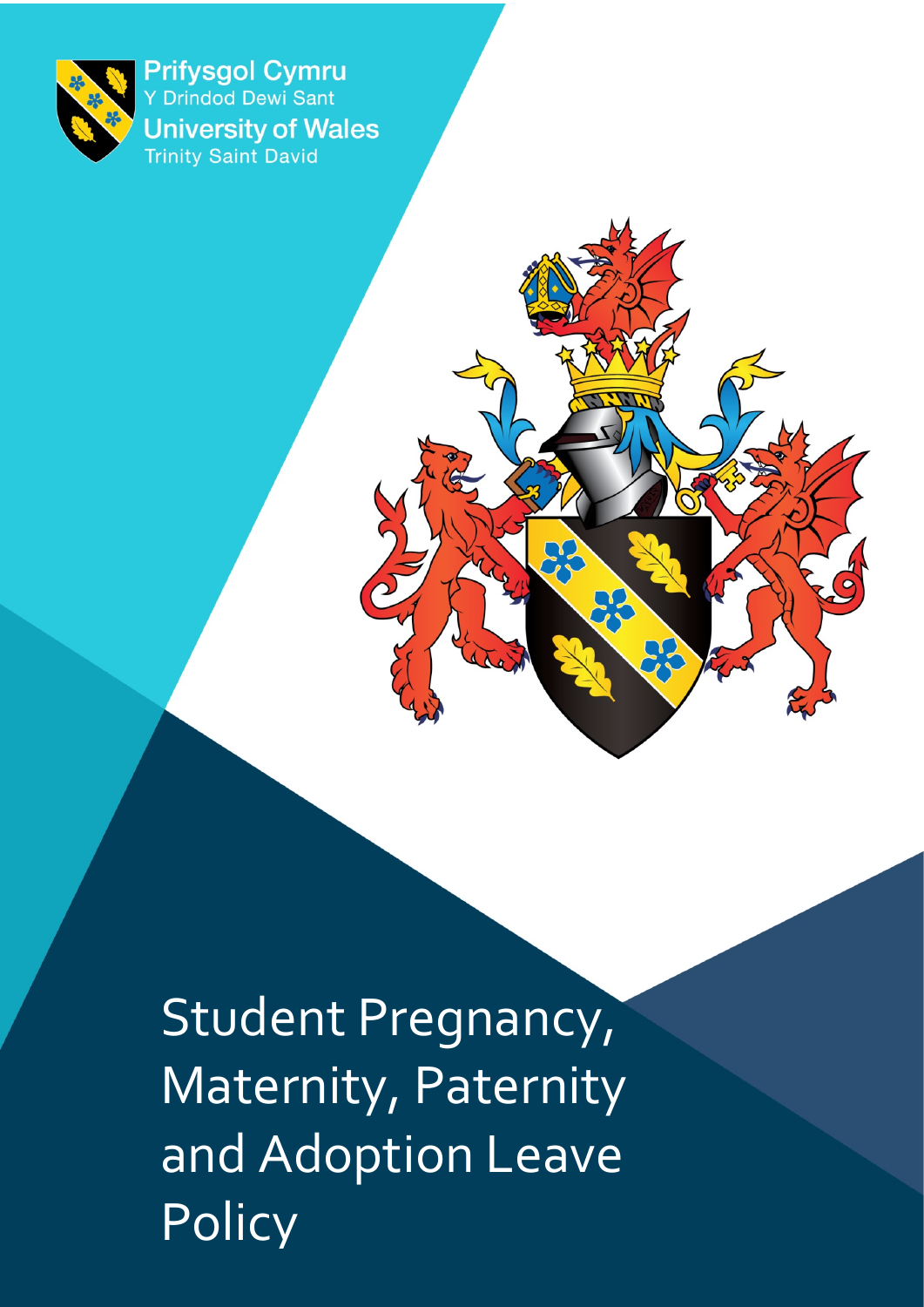## Contents

| 2) |                                                                                           |  |
|----|-------------------------------------------------------------------------------------------|--|
| 3) |                                                                                           |  |
| 4) |                                                                                           |  |
| 5) |                                                                                           |  |
| 6) | Support for students who become parents and have responsibility for bringing up a child 6 |  |
| 7) |                                                                                           |  |
| 8) |                                                                                           |  |
| 9) |                                                                                           |  |
|    |                                                                                           |  |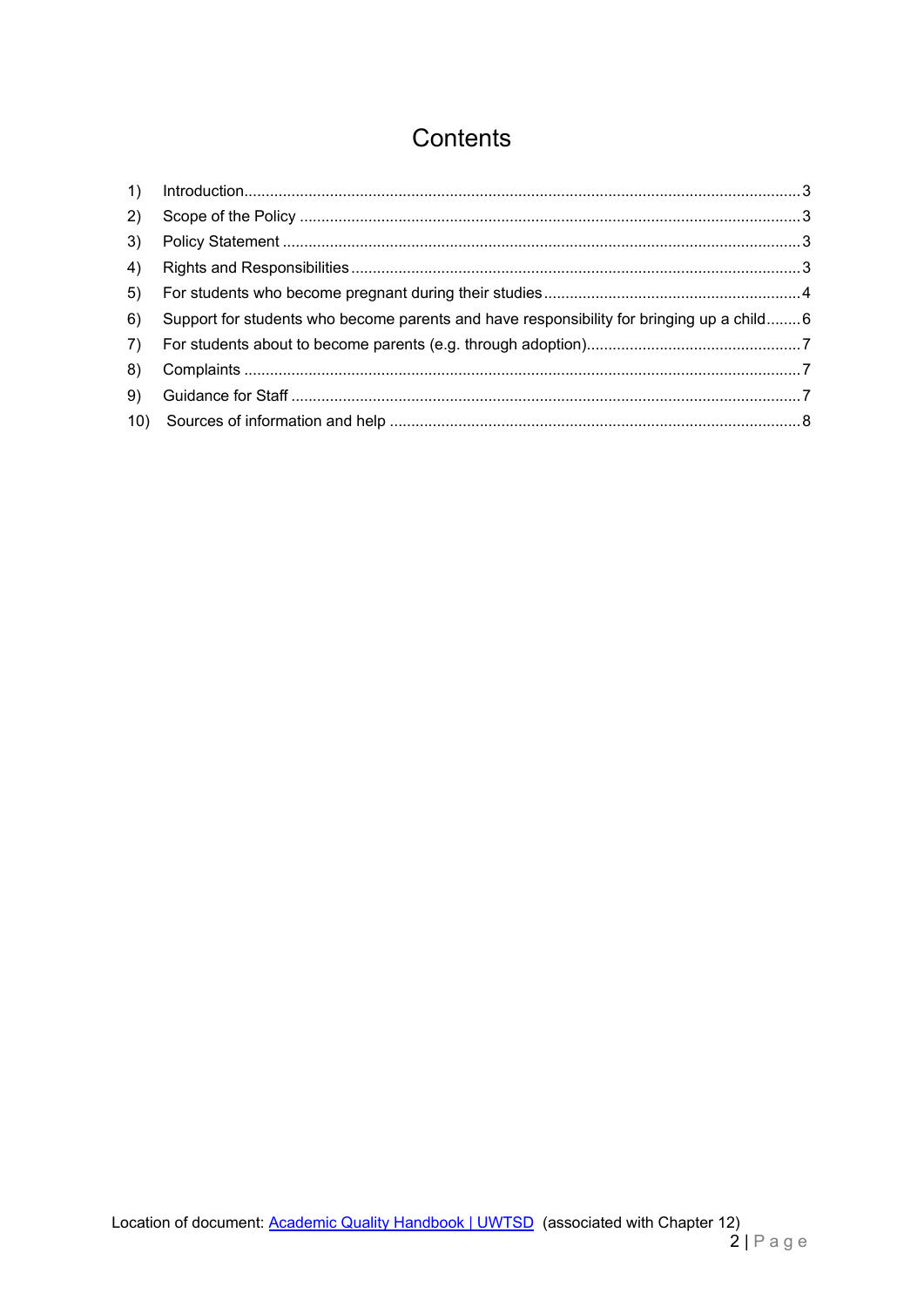## <span id="page-2-0"></span>**1) Introduction**

This policy provides advice and guidance to:

- Students who become pregnant during their studies, to their partners, and to those who have recently become parents (e.g. through adoption) on issues related to pregnancy, maternity, paternity and adoption leave.
- University staff who may have a role in advising students on these issues.

## <span id="page-2-1"></span>**2) Scope of the Policy**

The policy covers any student who becomes pregnant during their studies, and students who are about to become fathers. It also covers any student who is the partner (including same sex partner) of someone who is pregnant and expects to be responsible for the child, and any person becoming a parent (e.g. through adoption) of a child.

## <span id="page-2-2"></span>**3) Policy Statement**

The University of Wales Trinity Saint David is committed to promoting equality in all its activities and aims to provide a work, learning, teaching and research environment free from discrimination and unfair treatment. The University seeks to develop best practice in discharging its legal responsibility. The Equality Act (2010) places a duty to promote equality for a range of protected characteristics including pregnancy and maternity.

The University believes that becoming pregnant or caring for a child should not, in itself, prevent any student from succeeding in their studies. The University is committed to showing as much flexibility as possible to facilitate students' success, making sure no student is disadvantaged whilst ensuring academic standards are not compromised.

The health, safety and well-being of a pregnant student will be of paramount importance at all times, and Academic Disciplines, Institutes and Professional Units will deal with all students covered by this policy in a sensitive, non-judgemental and confidential manner. Only members of staff who need to be informed for valid reasons will be informed of a student's circumstances and in the main, this will be done only with the student's prior consent. Some programmes, however, will require in the interests of the student's health, safety and well-being, for staff to be informed.

The policy focuses primarily on study-related matters, but sources of help and advice on related issues can be found at the end of the document.

Appendix SC17 contains a support form which aims to guide discussions with students during pregnancy and maternity. This form should be completed by the Programme Manager (or nominee) and agreed with the student.

## <span id="page-2-3"></span>**4) Rights and Responsibilities**

This section covers rights and responsibilities for students, staff and the University.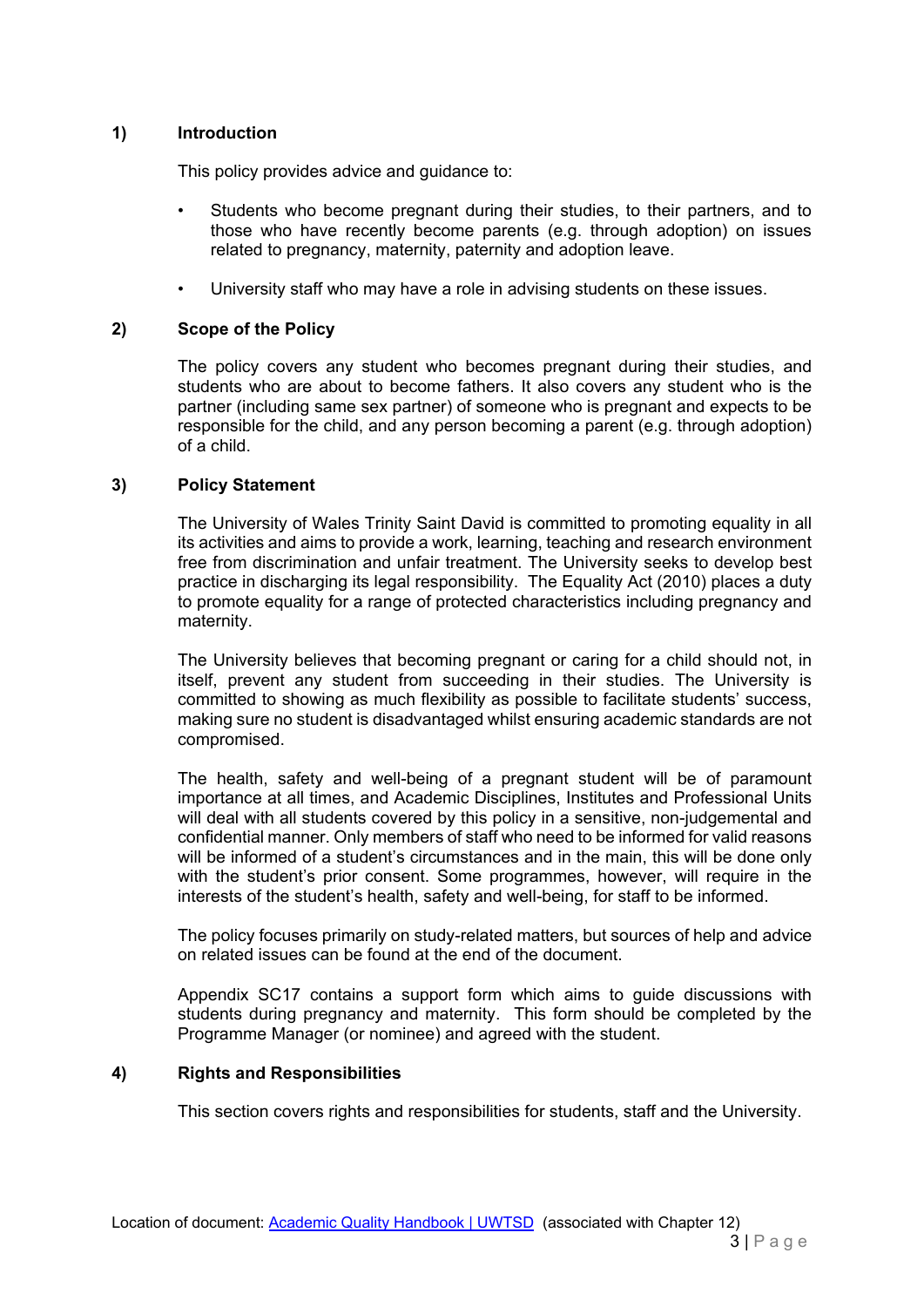## <span id="page-3-0"></span>**5) For students who become pregnant during their studies**

### **(i) Confirming the Pregnancy**

A student who suspects they are pregnant should see their GP to have the pregnancy confirmed as soon as they can. The student should then inform their Academic Discipline as soon as possible so that appropriate support can be arranged. If they decide to terminate the pregnancy, or miscarry, this need not be disclosed to the University. However, students should be aware that non-disclosure may affect the provision of support from the University, including support from academic staff and professional counsellors and/or mental health advisers. Details of the University's policy in relation to absence from study can be found in the Mitigating Circumstances Policy:

<https://www.uwtsd.ac.uk/academic-office/academic-quality-handbook/> [/](http://www.uwtsd.ac.uk/academic-office/university-regulations-student-guide/)

#### **(ii) Contacting the University**

If the student plans to continue with their pregnancy, they should let their Academic Discipline (usually the Academic Director, Programme Manager, Personal/Year Tutor or Supervisor) know as soon as possible. The University can only make provision for the student if they let them know they are pregnant. Whilst the Programme Manager, Personal/Year Tutor or Supervisor would normally be the first point of contact, the student can initially choose to speak to another member of staff with whom they feel more comfortable. However, students should note that the Programme Manager or Supervisor will need to be informed.

## **(iii) Implications for Study**

A member of staff from the Academic Discipline (normally the Programme Manager) will meet with the student to discuss how the pregnancy is likely to impact on their study. There may need to be an interruption of studies depending on when the baby is due, and the student together with the Academic Discipline will decide (1) whether an interruption is needed and (2) if so, the time period this needs to cover. This decision also needs to take into account the academic requirements of the student's programme, and in particular the schedule for assessments. A student with a baby due near the examination period might require confirmation from their doctor that they are fit to sit exams. Time off might also be needed for medical appointments.

A plan should be devised (in writing) by the Academic Discipline, detailing any support arrangements required during the student's pregnancy, and the agreed timescale for their return to study. (See Appendix SC17 for an example of a support form). The student should receive a copy of this, as should other appropriate member(s) of staff requiring this information (including, where required, Examination/Progression Boards). The student's permission should be established before passing on this information.

If the student continues to study during their pregnancy, they should meet regularly with a member of staff from their Academic Discipline (normally the Programme Manager) to assess the effectiveness of any support arrangements put in place. Where necessary, further adjustments can be made.

Students under the scope of this policy are also eligible to apply for Extenuating Circumstances if their circumstances may adversely affect or may have adversely affected their performance in an assessment or assessments.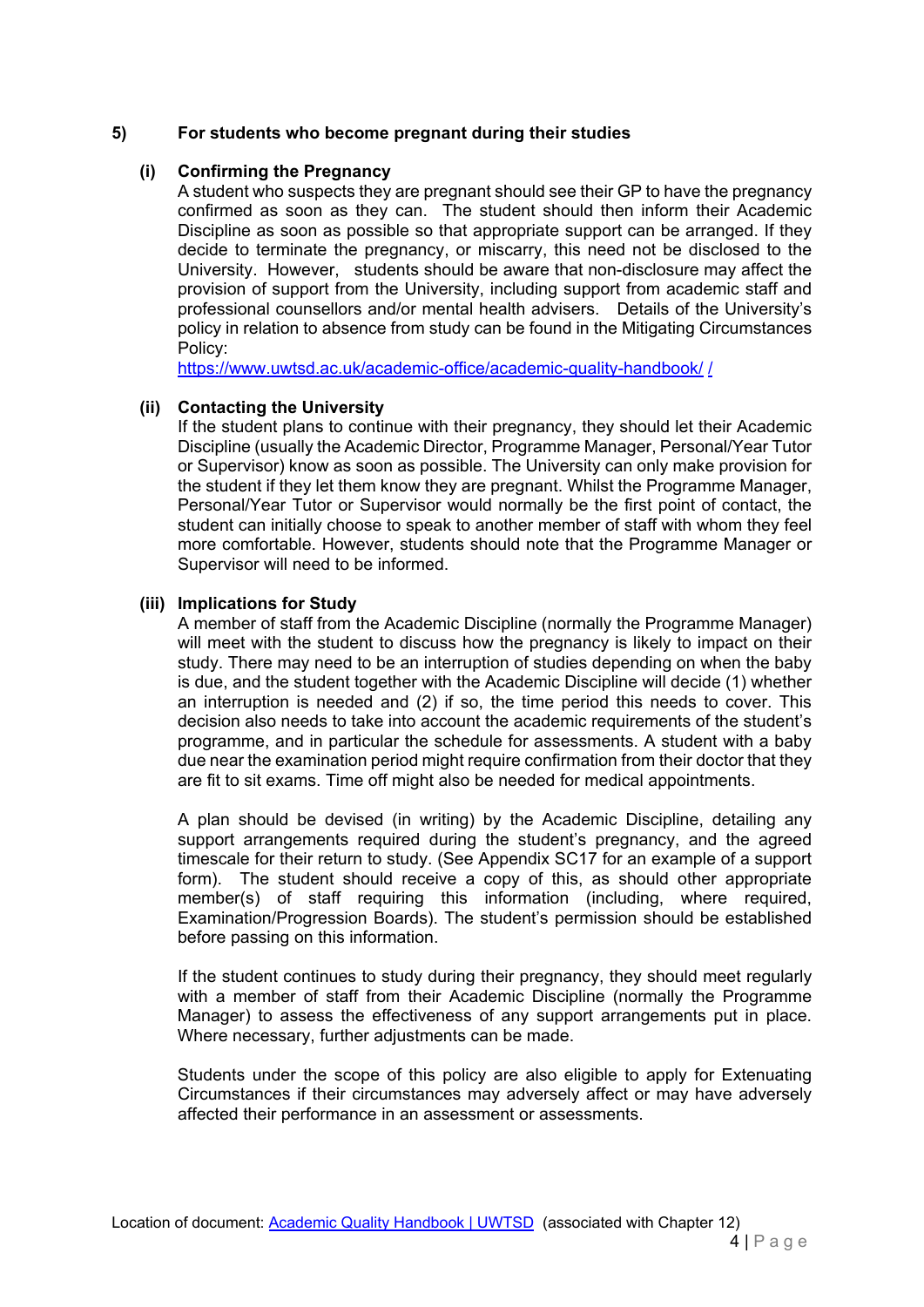## **(iv) Field work**

Where the student plans to take part in field work as part of their studies, the pregnancy should be risk assessed by the Academic Discipline responsible for organising the field work. There may be particular risks associated with the field work and the student should discuss this fully with the appropriate member of staff. Students will not normally be permitted to take part in field work after the 7th month of pregnancy.

## **(v) Teaching practice / Professional Teaching Experiences**

Where the student is required to undertake a period of teaching practice / professional teaching experiences, the pregnancy should be risk assessed by the Academic Discipline responsible for organising the teaching practice / professional teaching experiences. The student should discuss these risks fully with the appropriate member of staff prior to the teaching practice / professional teaching experiences taking place. Students will not normally be permitted to take part in teaching practice / professional teaching experiences after the  $7<sup>th</sup>$  month of pregnancy.

#### **(vi) Work placement / study abroad**

If the student becomes pregnant in the period leading up to, or during a work placement or study year abroad, they must contact the Academic Discipline to make appropriate plans to ensure that health is safeguarded and academic progress is properly managed.

#### **(vii) Resuming studies**

The student must inform the Academic Discipline when they are ready to return and plan with their Programme Manager or Supervisor an appropriate timetable for reintegration into their programme of study, including the examination and coursework assessment schedule. The student must also notify Registry to ensure that their University record is updated to indicate that they have returned to their programme of study.

#### **(viii) Health and Safety**

There may be health and safety measures that need to be put in place in order to protect the student and their unborn baby, and this will be particularly relevant in certain Academic Disciplines, (e.g. where the student might be exposed to harmful chemicals or be expected to lift heavy objects or undertake other strenuous activity). Therefore, once the student has informed their Academic Discipline of their pregnancy, a Risk Assessment will be completed by the Academic Discipline. This will identify any risks that may be present which could harm the student or their baby, and detail steps that need to be put in place to alleviate or minimise these risks. It should also detail any risks that may arise from any placement period or fieldwork due to be undertaken.

The greatest risk to an unborn baby is during the first 13 weeks of pregnancy and so it is important that the student informs the University as early as possible.

Any student who has given birth must not return to University within 2 weeks of giving birth for health and safety reasons.

#### **(ix) Financial Considerations**

Undergraduate students should note that funding will usually stop when the interruption of study begins. Students are advised to seek advice from their funding body and/or Student Services.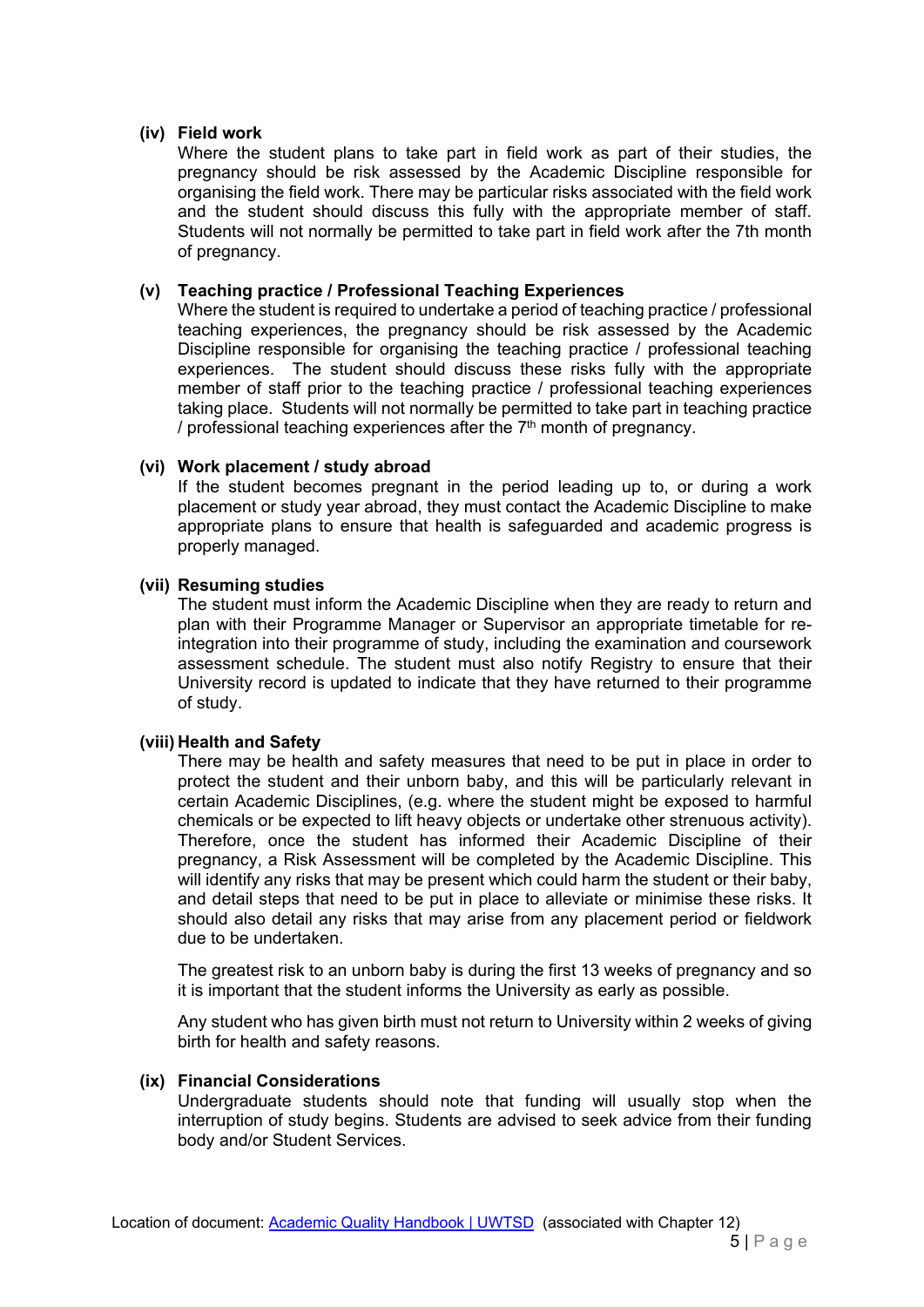The University refund policy covers refunds of tuition fees for self-funded or privately sponsored students who interrupt study. Students in this situation should approach the Finance Department for further information.

Postgraduate and research students receiving funding from external bodies should follow the guidance for their particular scheme, or contact their funding body or sponsor for further advice.

International students with financial sponsors must contact their sponsors and agree a plan of action (such as deferring study/ when to resume study etc). Those international students who are not entitled to any maternity benefits in the UK may prefer to return home for the duration of their pregnancy. It should be remembered that most airlines will not carry passengers who are 7 months pregnant or more, and this should be taken into account when planning a plan of action. International students should consult with the International Office to ensure compliance with University and UKVI requirements in relation to attendance monitoring.

The benefit rules are different for EU students and international students, and further advice should be sought from the International Office and/or Student Services or the Department for Work and Pensions.

## **(x) Accommodation**

Students who become pregnant whilst living in University accommodation may find that this is no longer suitable for health and safety reasons. Contact should be made with the relevant Accommodation Officers for advice.

For further sources of help and support, please see the 'Sources of Information and Help' section at the end of this document.

#### **(xi) Babies/Children on Campus**

For health and safety reasons, as well as to avoid the disruption of classes or study, babies and children must not be brought into teaching or learning areas. Students must ensure they have suitable childcare arrangements in place at times when they are expected to be at University. Students can apply to the University crèches for a childcare place, although it should be noted that these places are limited in number.

Students must not bring babies or children to University with the expectation that any staff member will take responsibility for caring for the child whilst the student is in classes.

Students may of course bring babies and children into public areas of the University, but the University cannot accept any liability for the child in these circumstances.

The University provides baby changing facilities on its campuses. The locations of the changing facilities can be found on the following website: <https://hwb.uwtsd.ac.uk/pages/studentlife/amenities/childcare>

#### **(xii) Breastfeeding**

Information about breastfeeding facilities can be obtained from the Reception Desk at each campus.

#### <span id="page-5-0"></span>**6) Support for students who become parents and have responsibility for bringing up a child**

Any student discovering they are about to become a parent, or any partner of a pregnant student (including same sex partners) who expects to be responsible for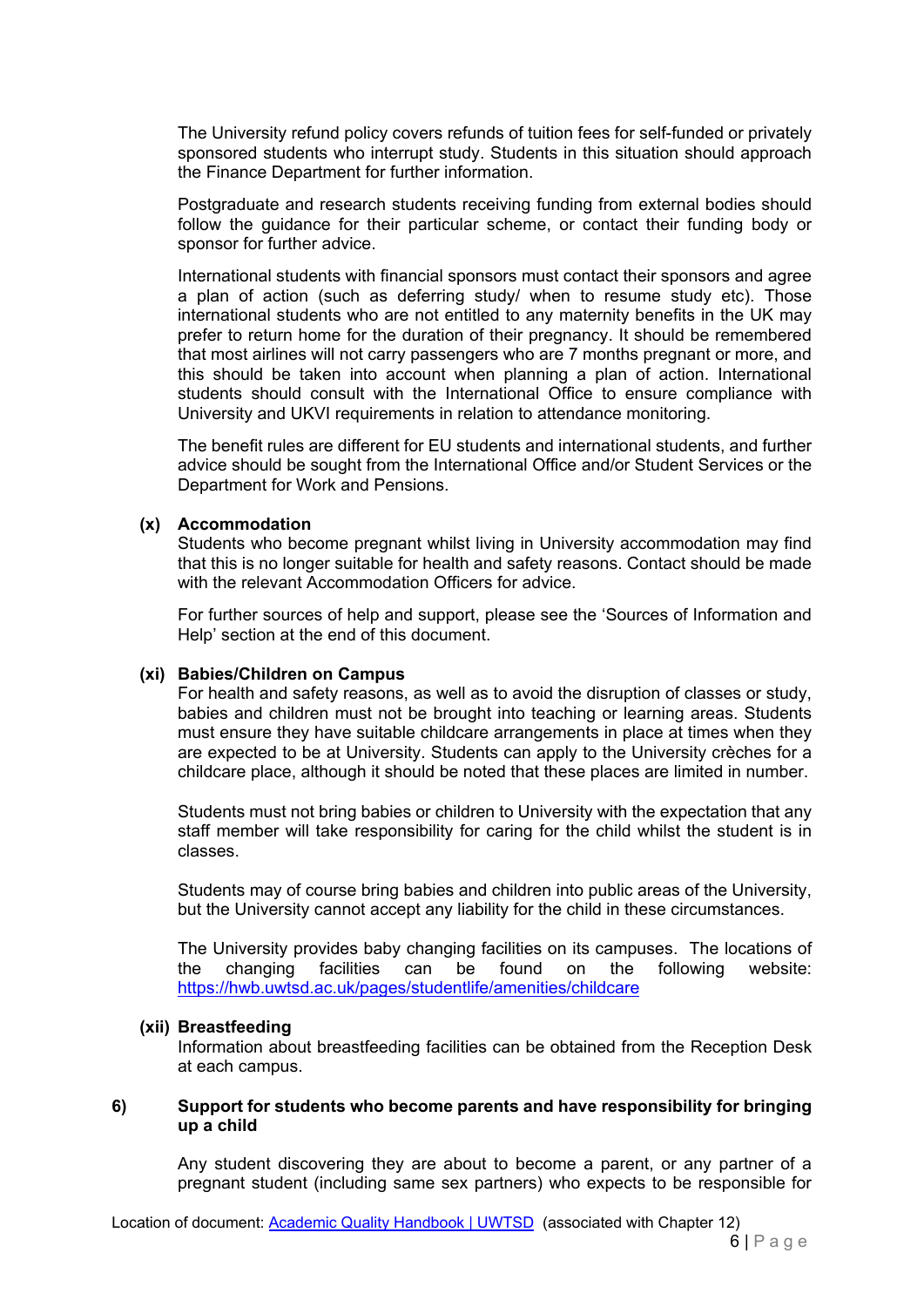raising the child , will be entitled to request time out of study. This is likely to include time off for medical appointments prior to, and after, the birth, as well as a period of maternity support leave immediately following the birth. A student in this situation should contact their Programme Manager or other staff member, to discuss this. It should be noted that the Programme Manager will need to be informed, even if discussions involve a different staff member.

## <span id="page-6-0"></span>**7) For students about to become parents (e.g. through adoption)**

Students about to become parents (e.g. through adoption) should inform their Academic Discipline of their circumstances as soon as possible. Arrangements can be made to allow time out of study. This may vary depending on the age of the child, the programme of study being undertaken, and the point in the academic session at which the event takes place. Again, the Programme Manager will be informed if discussions involve a different staff member.

## <span id="page-6-1"></span>**8) Complaints**

Any student who feels that the University has failed to live up to the standards of this policy may raise a complaint under the University's Complaints Procedure. This can be<br>accessed at: http://www.uwtsd.ac.uk/academic-office/procedures-for-academic[http://www.uwtsd.ac.uk/academic-office/procedures-for-academic](http://www.uwtsd.ac.uk/academic-office/procedures-for-academic-appeals-complaints-and-other-student-cases/)[appeals-complaints-and-other-student-cases/](http://www.uwtsd.ac.uk/academic-office/procedures-for-academic-appeals-complaints-and-other-student-cases/)

This procedure suggests that problems are resolved as informally as possible in the first instance. Student Services can also provide impartial, confidential advice to students in this situation.

## <span id="page-6-2"></span>**9) Guidance for Staff**

This section provides guidance on the support of students coming under the scope of this policy, for use by any member of staff with a role in advising or supporting students. At all times, staff must ensure those students are not treated less favourably than any other student on the basis of their circumstances. In line with the University's legal obligations, flexibility should be shown where possible to ensure continued learning is facilitated. Information given by students should be treated confidentially (being passed on where necessary only with the student's consent) and with sensitivity. Staff should not attempt to influence any student's decision but should provide impartial advice.

When a student contacts a member of staff to discuss any circumstances covered by this policy, a response should be made within five working days and a meeting arranged as soon as possible thereafter (if required). If the member of staff being contacted by the student is not the student's Programme Manager or Supervisor, the Programme Manager or Supervisor should nonetheless be kept informed. Staff must inform the student of this intention.

Whilst it is recognised that each request must be dealt with on an individual basis. there are a number of measures that can be used in order to enable the student's continuation of study. These include:

- allowing time out of study (for a pre-determined amount of time) for the birth and a period of time thereafter;
- prior to and after the birth, giving permission for periods of absence for medical appointments, and making arrangements for the student to catch up on missed classes;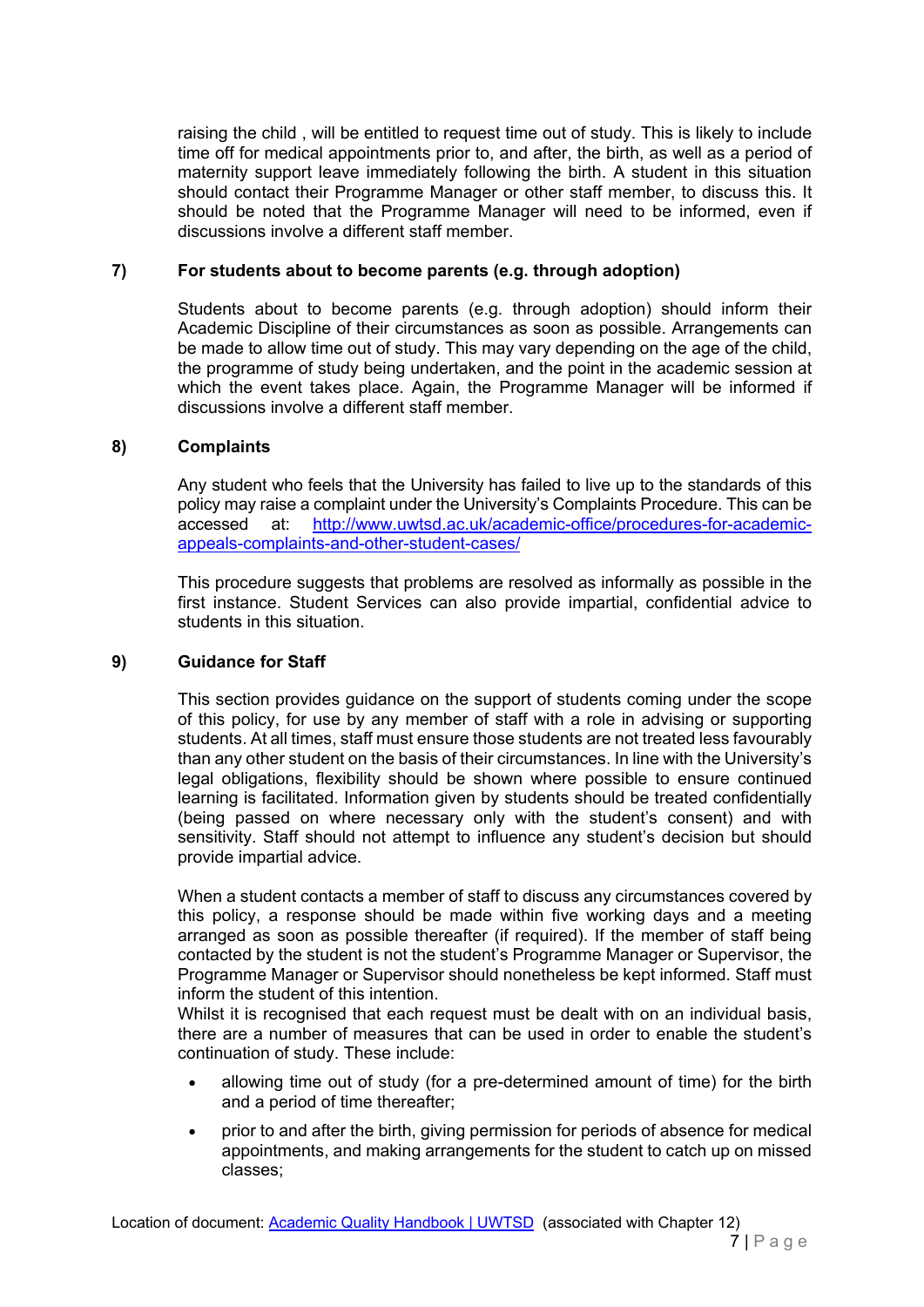- the University recognises that pregnancy and birth may make it difficult for a student to meet deadlines and/or attend examinations and in such cases the student should apply to have the circumstances taken into account by the University through the University's extenuating circumstances procedures;
- use of the University's interruption of studies policy and procedures as required;
- consideration of any requests to transfer to part-time study, where this is possible (although the student should bear in mind the financial implications of this course of action);
- offering support to help the student reintegrate to their studies after any period of prolonged absence.

It is important to take the views and wishes of the student into account, rather than applying a standard set of arrangements. All decisions taken should be based on discussion with the student.

Whilst an appropriate degree of flexibility should be exercised, care must be taken to ensure that academic standards are not compromised. A balance must be achieved between ensuring the student is not disadvantaged, and giving undue special treatment.

It is not necessary for the University to grant every request made, although efforts should be made to meet reasonable requests. Requests should not be refused solely on the basis of being too costly to implement, although this will necessarily be considered when assessing the overall 'reasonableness' of a request. If any request is refused, the reasons for the refusal should be provided in writing for the student.

Where specific arrangements are required to be put in place for a student who is already granted additional arrangements (e.g. on the grounds of disability), these should be kept separate in order that it remains clear which arrangements relate to which particular circumstance. This ensures that these arrangements are in place for the required amount of time and also clarifies adherence to the relevant pieces of legislation.

## **10) Sources of information and help**

#### <span id="page-7-0"></span>*University of Wales Trinity Saint David:*

# **Accommodation:**

 $01267 676819$  or 07984 696202 [accommodation@uwtsd.ac.uk](mailto:accommodation@uwtsd.ac.uk) [Huw](mailto:Huw) Thomas 07854 721761

**Childcare:**  University Crèche:

Lampeter campus: Meithrinfa Seren [meithrinfaseren@yahoo.com](mailto:meithrinfaseren@yahoo.com) 01570 423426

Additional advice about childcare provision can be found on the following website: <https://hwb.uwtsd.ac.uk/pages/studentlife/amenities/childcare>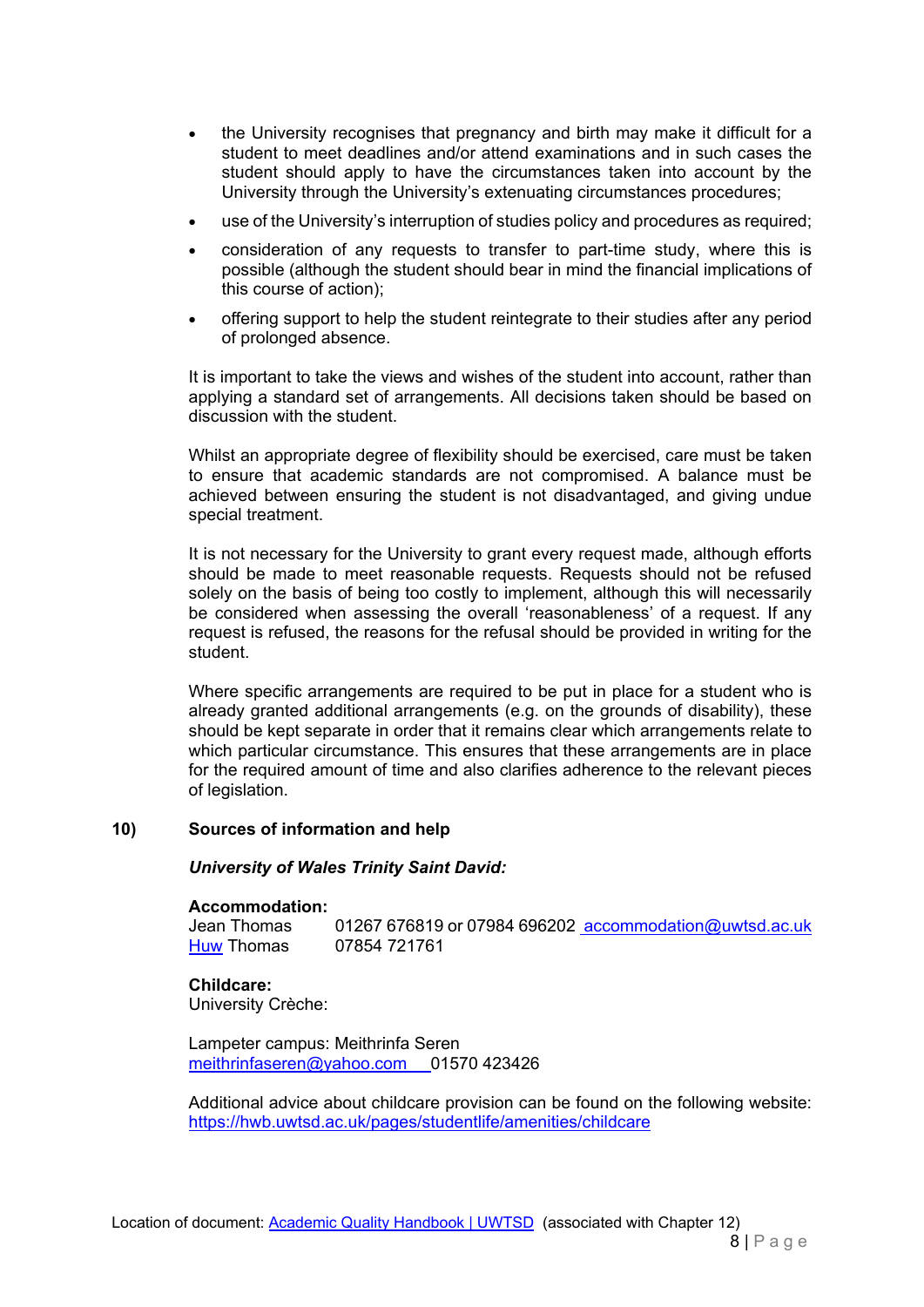#### **Counselling Service:**

Information is available via The Hwb at <https://hwb.uwtsd.ac.uk/pages/healthwellbeing/support/counselling> studentservices@uwtsd.ac.uk

#### **Student Services:**

Carmarthen campus: 01267 676830 Lampeter campus: 01570 424876 Swansea campus: 01792 481206 London campus: 020 7566 7600 birmingham studentservices@uwtsd.ac.uk (all other enquiries and non-campus based students) 01267 676830 studentservices@uwtsd.ac.uk

#### **Students' Union:**

Carmarthen campus: 01267 237794 Lampeter campus: 01570 422619 Swansea campus: [www.tsdsu.co.uk](http://www.tsdsu.co.uk/)

#### *General organisations***:**

#### **Gov.UK**

The UK government's website provides information on health, care and benefits during pregnancy, benefits for parents and information on childcare providers in your area.

[www.gov.uk/](http://www.gov.uk/)

#### **Family Planning Association**

Aims to establish a society in which everyone can make informed choices about sex, relationships and reproduction. Its website contains impartial advice on pregnancy, abortion and adoption, and also contains a list of useful organisations. [www.fpa.org.uk](http://www.fpa.org.uk/)

Helpline: 0845 122 8690

#### **National Health Service**

Provides information relating to pregnancy, abortion, health in pregnancy and maternity and services provided by the NHS [www.nhs.uk](http://www.nhs.uk/)

#### **National Union of Students**

Provides information and advice to students and students' unions about student finance, rights and welfare. Information for student parents is available on its website, along with research and publications about students with dependant children.

[www.nus.org.uk](http://www.nus.org.uk/)

(See also Students' Union offices on Carmarthen, Lampeter and Swansea campuses)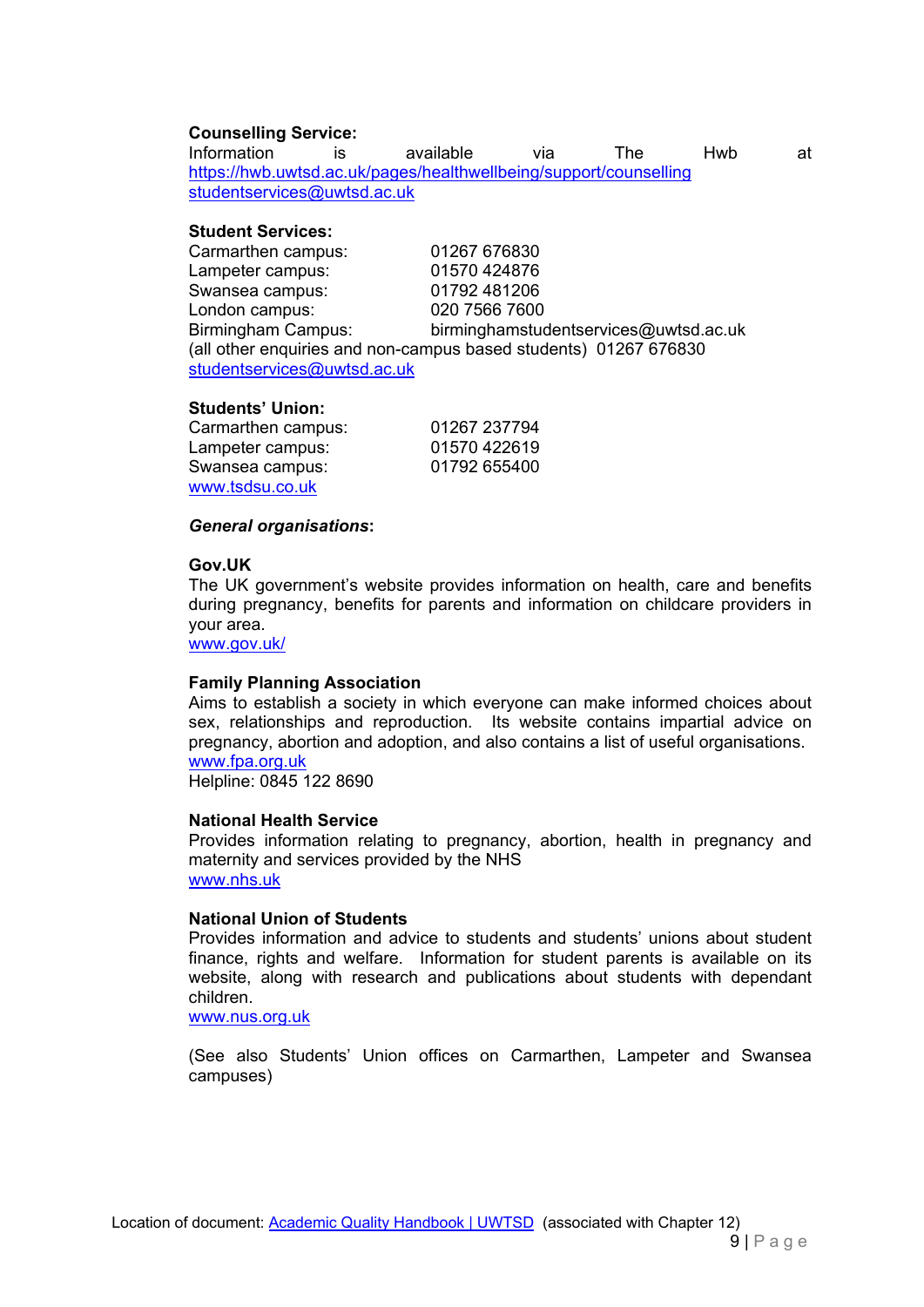#### *Specific organisations***:**

## **Adoption UK**

A national charity run by and for adopters, providing self-help information, advice, support, training on all aspects of adoption and adoptive parenting. [www.adoptionuk.org.uk](http://www.adoptionuk.org.uk/) Helpline (Wales): 02920 230319 (Mon-Fri 10.00am – 2.30pm)

## **Antenatal Results and Choices**

The only national charity that provides non-directive support and information to expectant and bereaved parents throughout and after the antenatal screening and testing process.

[www.arc-uk.org](http://www.arc-uk.org/)

#### **British Pregnancy Advisory Service**

Supports reproductive choice and health by advocating and providing high-quality affordable services to prevent or end unwanted pregnancies with contraception or by abortion. Also offers a range of other reproductive health services. [www.bpas.org.uk](http://www.bpas.org.uk/)

Tel: 03457 30 40 30

#### **Family and Childcare Trust**

Provides support to parents in bringing up their children, and has a range of resources for parents.

www.familyandchildcaretrust.org/

#### **The Miscarriage Association**

Offers support and information to anyone affected by the loss of a baby in pregnancy [www.miscarriageassociation.org.uk](http://www.miscarriageassociation.org.uk/)

## **SANDS**

The still birth and neonatal death charity – provides support to anyone affected by the loss of a baby and conducts research into the causes of still and neonatal death. www.sands.org.uk/

The list of useful contacts is correct at the time of publication. Please note the University of Wales Trinity Saint David does not endorse or take responsibility for the information provided by external organisations.